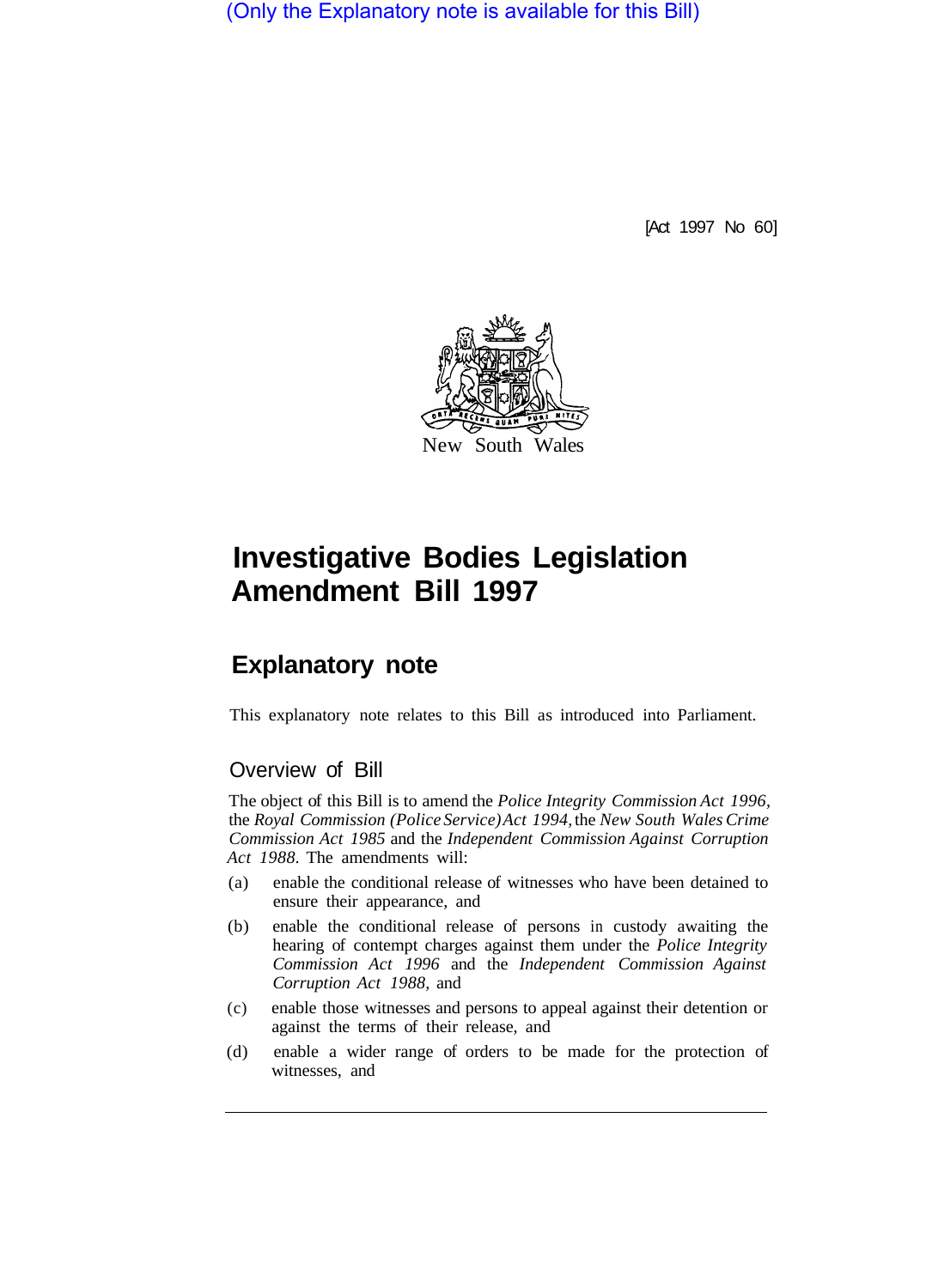Explanatory note

- (e) ensure the continued protection of persons assisting the Police Royal Commissioner even after the Commissioner has discharged his or her functions (in the case of the amendments to the *Police Integrity Commission Act 1996* only), and
- (f) enable the Attorney General to delegate his or her functions concerning legal and financial assistance for witnesses under the *Police Integrity Commission Act 1996* and the *Independent Commission Against' Corruption Act 1988* to the Director-General of the Attorney General's Department.

#### Outline of provisions

**Clause 1** sets out the name (also called the short title) of the proposed Act.

**Clause 2** provides for the commencement of the proposed Act on the date of assent.

**Clause 3** is a formal provision giving effect to the amendments to the *Police Integrity Commission Act 1996* set out in Schedule 1.

**Clause 4** is a formal provision giving effect to the amendments to the *Royal Commission (Police Service) Act 1994* set out in Schedule 2.

**Clause 5** is a formal provision giving effect to the amendments to the *New South Wales Crime Commission Act 1985* set out in Schedule 3.

**Clause 6** is a formal provision giving effect to the amendments to the *Independent Commission Against Corruption Act 1988* set out in Schedule 4.

#### **Schedules 1–4**

#### **Clarification of the term "custody" where witness arrested**

**Conditional release of detained witness** 

#### **Appeal against conditions of release or continued detention**

Presently, a person may be summoned as a witness before any of the four Commissions, but may in addition or instead be arrested, held in custody, and brought before the relevant Commission, in cases where it is feared that the person will not answer a summons.

**Schedule 1 [2]** makes it clear that the term "custody" in section 39 (6) of the *Police Integrity Commission Act 1996* means "in a prison or elsewhere", as it does in section 120 (5) of that Act.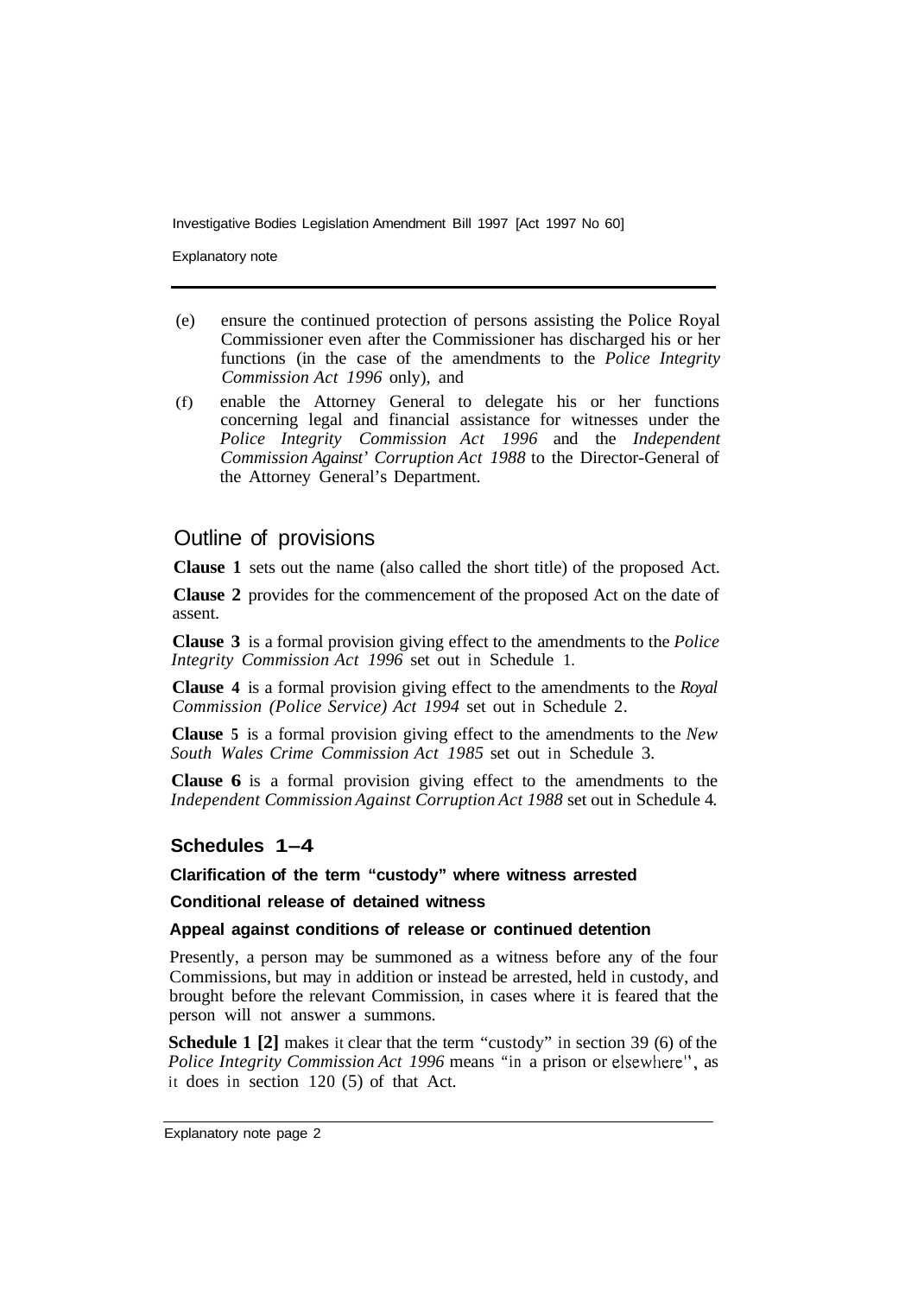Explanatory note

**Schedule 1 [4]** inserts proposed sections 39A and 39B in the *Police Integrity Commission Act 1996.* Proposed section 39A will enable the conditional release of a witness who has been detained. The conditions relate to ensuring the reappearance of the witness and may include the provision of sureties, the surrender of a passport and regular reporting. In cases where a detained witness is not released before giving evidence or is conditionally released, the witness will, under proposed section 39B, have a right of appeal to the Supreme Court.

Similar changes are made to the *Royal Commission (Police Service) Act 1994*  by **Schedule 2 [1]** and **[2],** the *New South Wales Crime Commission Act 1985*  by **Schedule 3 [3]** and **[4]** and the *Independent Commission Against Corruption Act 1988* by **Schedule 4 [l]** and **[2].** 

#### **Wider scope for protection orders**

Presently, the Commissions have certain powers to make arrangements for the protection of persons assisting them.

**Schedule l [6]** replaces section 5 1 (5) of the *Police Integrity Commission Act 1996* to enable protection orders to be made by the Commission that are wider in scope than at present.

Similar changes are made to the *Royal Commission (Police Service) Act 1994*  by **Schedule 2 [3]** and the *Independent Commission Against Corruption Act 1988* by **Schedule 4 [3].** The *New South Wales Crime Commission Act 1985*  is not amended (except for the sake of law revision: **Schedule 3 [5])** because it has a different protection provision.

#### **Restrictions on publication of names and addresses**

Presently, the Commissions may restrict the publication of information that may reveal the identity of a person who has already given evidence before them.

**Schedule 1 [7]** amends section 52 of the *Police Integrity Commission Act 1996* to enable that Commission to restrict the publication also of information that may reveal the whereabouts of such persons and also to restrict the publication of information that may reveal the identities and whereabouts of persons who are about to give evidence.

Similar changes are made to the *Royal Commission (Police Service) Act 1994*  by **Schedule 2 [4],** the *New South Wales Crime Commission Act 1985* by **Schedule 3 [l]** and the *Independent Commission Against Corruption Act 1988* by **Schedule 4 [12].**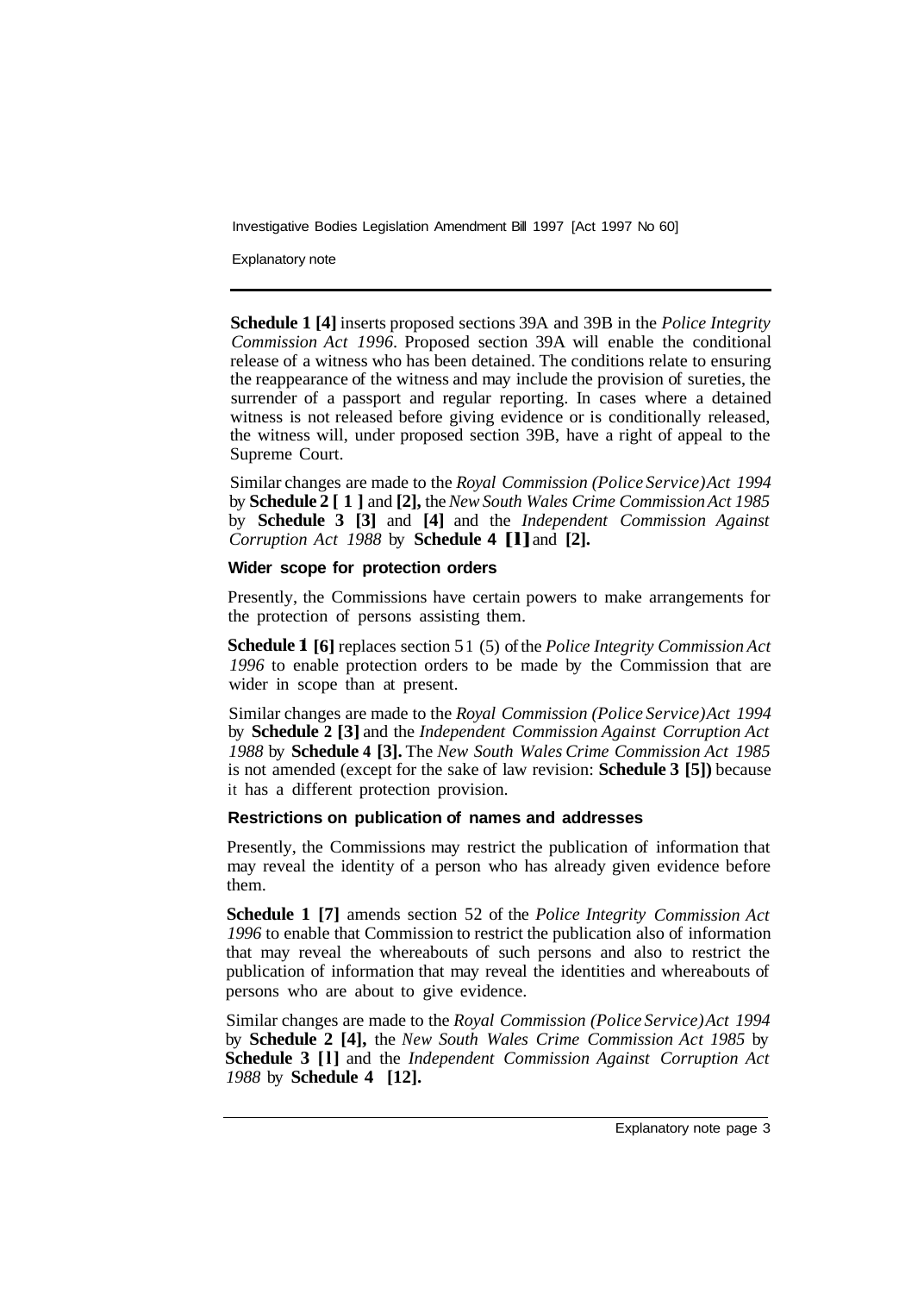Explanatory note

#### **Consequential changes**

**Schedule 1 [10]** expands the offences in the *Police Integrity Commission Act 1996* relating to the non-attendance of witnesses to include a breach by a person of the conditions (imposed by virtue of proposed section 39A) on which the person has been released pending a hearing. Those conditions may include a requirement to appear at the hearing and, in the meantime, to report regularly to the Commission. The offence will carry a penalty of 20 penalty units or 2 years' imprisonment or both. **Schedule 1 [9]** amends the penalty relating to other offences by witnesses so that it will be the same.

Similar changes are made to the *New South Wales Crime Commission Act 1985* by **Schedule 3 [2]** and the *Independent Commission Against Corruption Act 1988* by **Schedule 4 [5]** and **[6].** In the case of the *Royal Commission (Police Service) Act 1994,* a similar offence is incorporated in proposed section 11A as inserted by **Schedule 2 [2].** 

**Schedule 1 [11]** extends section 1 12 of the *Police Integrity Commission Act 1996,* which creates an offence of obstructing or intimidating persons summoned as witnesses, to cover similar acts against persons who have been detained as witnesses (but not summoned) whether conditionally released or not.

A similar change is made to the *Independent Commission Against Corruption Act 1988* by **Schedule 4 [7].** The *Royal Commission (Police Service) Act 1994* and the *New South Wales Crime Commission Act 1985* have no parallel provisions.

**Schedule 1 [12]** and **[13]** consequentially expand the categories of contempt expressly set out in the *Police Integrity Commission Act 1996* to include the failure of a witness who is on conditional release to report to the Commission in accordance with those conditions.

A similar change is made to the *Independent Commission Against Corruption Act 1988* by **Schedule 4 [8]** and **[9],** but no such change is made to the *Royal Commission (Police Service) Act 1994* and the *New South Wales Crime Commission Act 1985,* which do not contain parallel enumerations of the categories of contempt.

#### **Conditional release of persons in custody awaiting hearing of contempt charges**

**Schedule 1 [15]** inserts proposed sections 120A and 120B in the *Police Integrity Commission Act 1996, provisions that are parallel to those relating* to arrested witnesses. They provide for the conditional release of persons detained and awaiting proceedings concerning contempt of the Police Integrity Commission, as well as providing for appeals against refusals to release them.